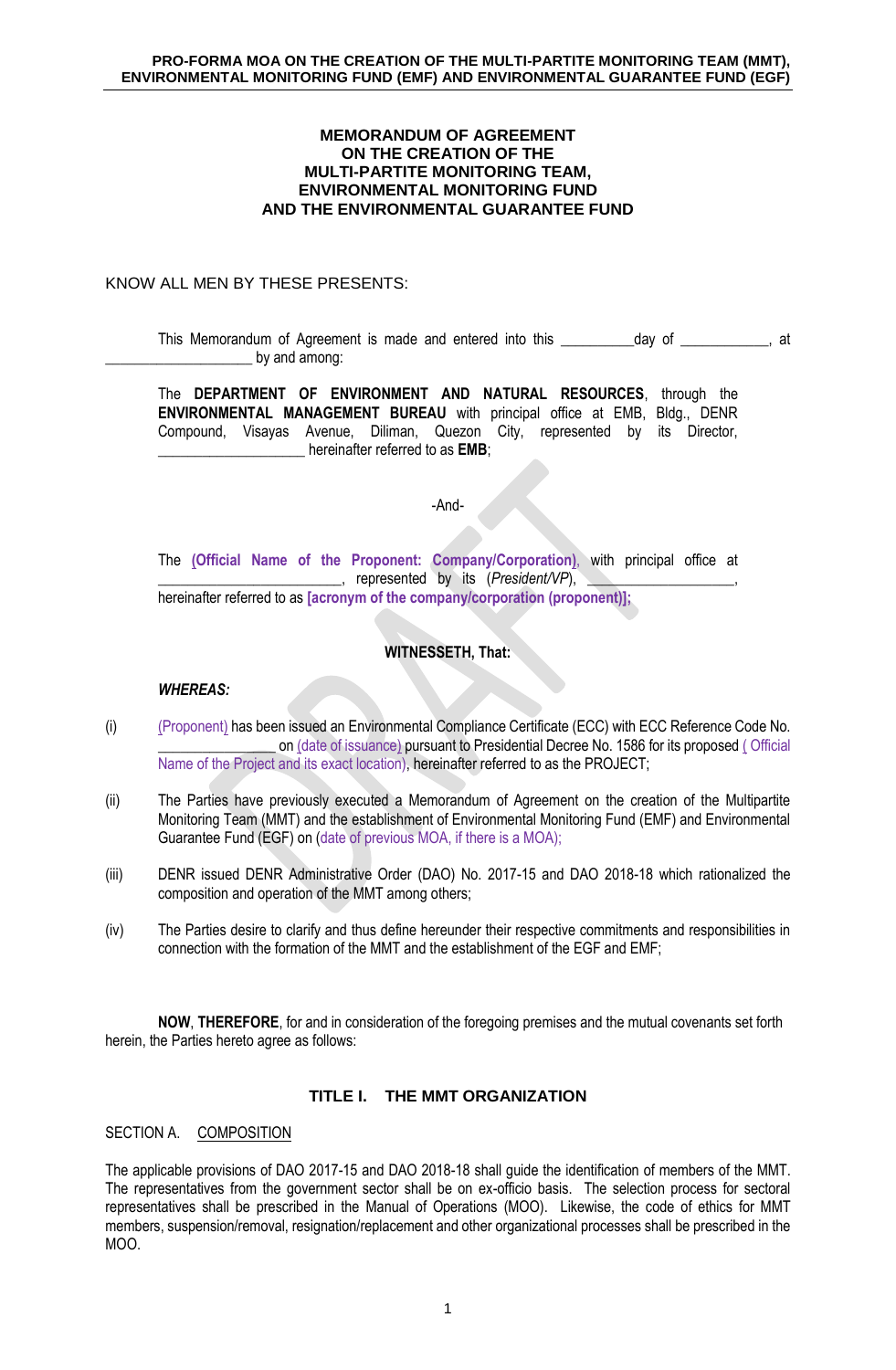The following shall be represented in the MMT:

1) LGU/s representatives:

- *PG ENRO/MENRO/City ENRO of ----------(please state specific municipality/city)--------*
- *Provincial/City/Municipal* Health Unit (RHU) Chief of ----------*(please state specific unit/barangay)*--------
- Barangay Captain/s of ----------*(please state specific barangay/s)*--------

*NOTATION: Representative from the Municipal/City Environment and Natural Resources Officer MENRO/City ENRO (for projects whose DIA is limited to the City or Municipality) and Provincial Government (PG) ENRO (for projects whose DIA covers more than 2 municipalities). In cases where there is no PG-ENRO, MENRO/City ENRO, the Municipal/Provincial Planning and Development Officer (MPDO/PPDO) or the chairman of the environment committee of the Sangguniang Bayan may be designated as representative to the MMT*.

(NOTATION: If project area covers only one (1) barangay, the MMT shall not exceed ten (10) members. If project area covers more than one (1) barangay, additional members can be added such as the Barangay/s Captain and MENRO of affected municipalities.)

#### 2) LGU-accredited local NGOs (*maximum of one 1)*

*Note: that the NGO should have mission specifically related to environmental management and/or to the type and impacts of the proposed undertaking/project. In cases, where there is no such NGOs, it can be open to other NGOs.*

#### 3) Community leaders: (*maximum of 2*)

*Note: that the community leaders must represent vulnerable sectors including indigenous populations, women and senior citizens, and/or representatives from the academe may be included as member of the MMT in addition to the LGUaccredited NGO.*

### 4) DENR

- PENRO and
- CENRO
- 5) Other government agencies representatives (*maximum of 3*):
	- ----------*(please state specific office)*--------
	- ----------*(please state specific office)*--------
	- ----------*(please state specific office)*--------

### SECTION B. MMT STRUCTURE AND LEADERSHIP

The MMT Chair shall be elected by members of the MMT with due consideration of Section 16.4 of DENR DAO 2017- 15 using the procedures prescribed in the MOO.

The MMT shall operate and decide based on majority vote of members in attendance constituting a quorum.

*(Note: As general rule, the ENRO, PG-ENRO or Regional Director of the Regional Lead Agency shall serve as the MMT Chair. The MOO shall govern the election process).*

## SECTION C: MEMBERSHIP

The MMT shall be multi-sectoral and shall have representations from the stakeholders as identified in Section A above The identified offices / sector shall officially designate/authorize through a written office order, endorsement letter or similar instruments, a representative to be a member of the MMT who must:

- 1. Be able to regularly attend meetings, orientations, training, actual monitoring and reporting activities.
- 2. Be able to read, write and learn the various aspects of monitoring.
- 3. Be credible to the larger community and without any criminal or administrative cases *(Note : an alternate member for each represented entity maybe officially designated, if deemed necessary, and should be specified in the MOO)*

The MMT Chair shall confirm and update the official listing of MMT Members on an annual basis.

MMT members especially those who will lose their opportunity to earn while participating in MMT activities shall receive an honoraria of not more than PhP2,000.00 per quarter for their participation charged to the EMF.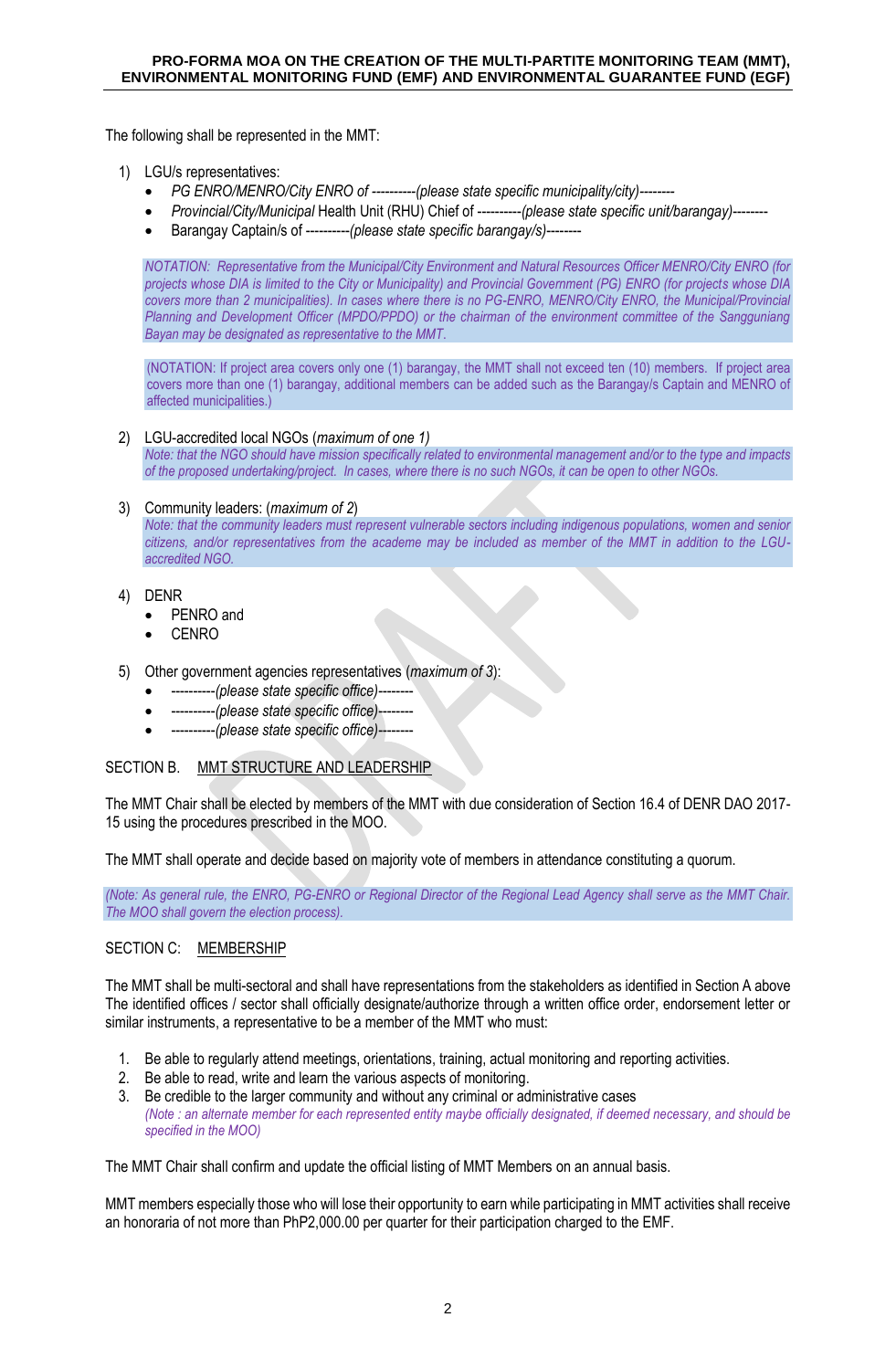## **TITLE II. MMT FUNCTIONS, INSTITUTIONAL ARRANGEMENTS AND RESPONSIBILITIES**

SECTION A. MAJOR FUNCTIONS OF THE MMT

Functions of MMT are as follows:

- 1. Monitor project compliance with the conditions stipulated in the ECC (**Annex A**) and the EMP (**Annex B**);
- 2. Validate proponent's conduct of self-monitoring;
- 3. Receive complaints, gather relevant information to facilitate determination of validity of complaints or concerns about the project and timely transmit to the proponent and EMB recommended measures to address the complaint;
- 4. Prepare, integrate & disseminate simplified monitoring reports to community stakeholders;
- 5. Make regular and timely submission of MMT Report based on the EMB-prescribed format (Compliance Monitoring Validation Report);

## SECTION B. INSTITUTIONAL ARRANGEMENTS AND RESPONSIBILITIES

*The EMB Central Office* shall be responsible for taking the lead in policy guidance, the provision of needed support for the operationalization of the MMT and its performance validation.

*EMB Regional Office* upon written invitation of the MMT, shall act as the resource person and provide technical advice/assistance in the operation of the MMT.

Other member offices/sector identified in Section A of Title I as needing representation in the MMT shall have the following roles, duties and responsibilities:

 *DENR (PENRO and CENRO)* shall lead in undertaking actual monitoring activities and act with dispatch on issues/problems that arise relative to the PROJECT being monitored.

*(Proponent)* shall provide necessary budget/funds for the MMT activities, make available to the MMT all project information necessary to determine compliance with the environmental requirements and commitments to the extent that such information is not subject to any restrictions and confidentiality, coordinate with and allow the MMT members to inspect and observe construction and operation activities of the PROJECT.

*(Local Government Units)* shall designate a representative who shall participate in actual monitoring work, prepare or concur with and sign the MMT monitoring reports, provide the necessary information about local policies, plans and programs affecting MMT monitoring results and standards, advise the MMT of any complaints, information or reports from LGUs concerning the PROJECT.

*(NGO/PO and other vulnerable groups)* shall designate a representative who shall participate in actual monitoring work, prepare or concur with and sign the monitoring reports, provide the necessary information such as update regarding the perceptible impact of the project on the sector/concern being represented.

As may be required from time to time, MMT may request the assistance of *(*other relevant *government agencies, or other sectors)* to provide the necessary information about agency/sectoral policies, plans and programs affecting MMT monitoring results. Shall participate in actual monitoring work, prepare or concur with and sign the MMT monitoring reports.

# **TITLE III. MMT OPERATIONS AND PROCEDURES**

# SECTION A. MMT MANUAL OF OPERATIONS

All MMT activities shall be guided by a Manual of Operations (MOO) to be prepared based on the EMB-prescribed generic manual of operations which shall be customized based on the project type/situation and the corresponding monitoring requirements and submitted to EMB for approval within sixty (60) days from the signing of this MOA. The (PROPONENT) shall prepare the MOO in consultation with the members of the MMT and EMB.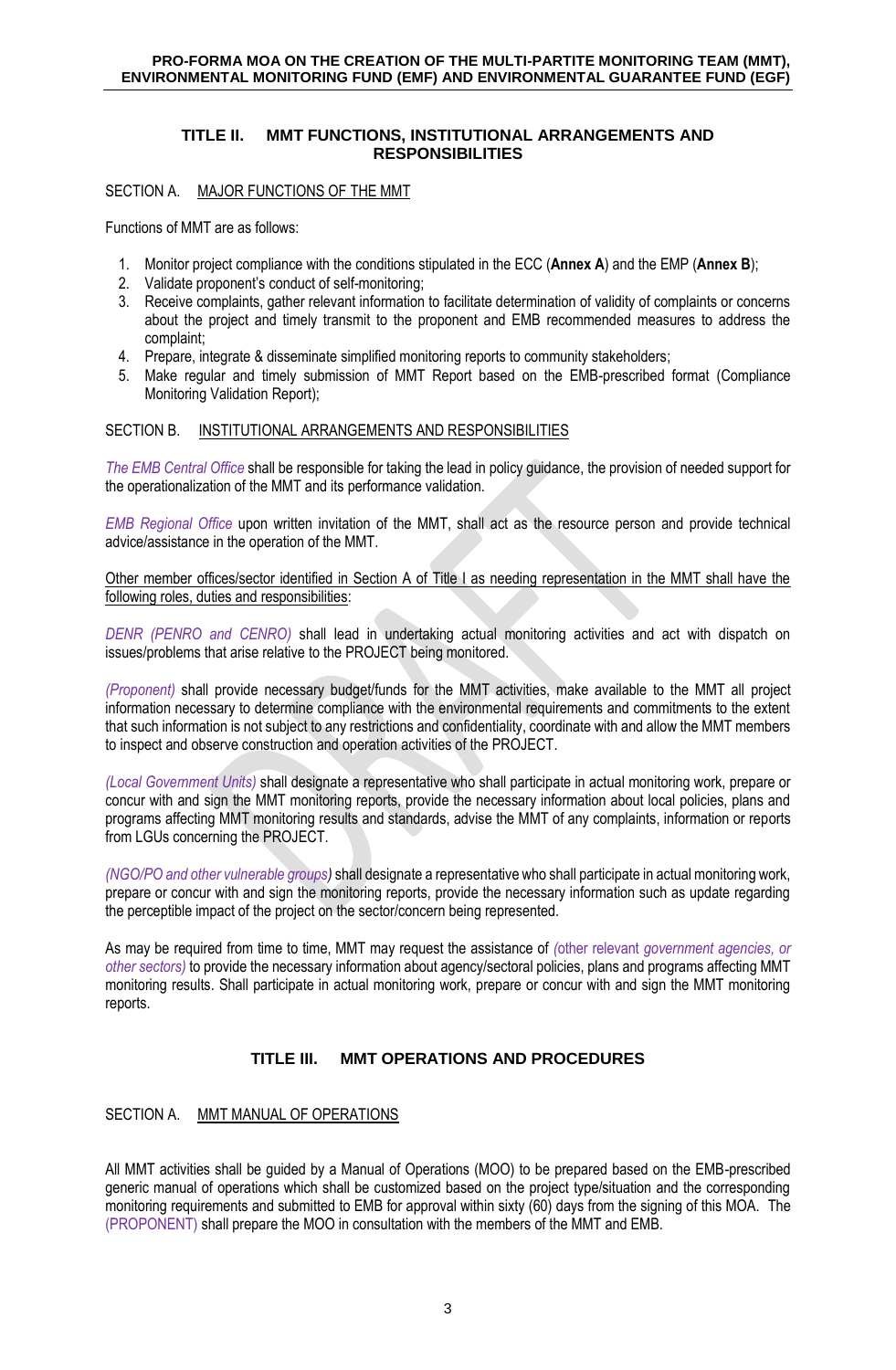The MOO shall contain, at the minimum, the following:

MMT Code of Ethics

- o INTRODUCTION
- o PROJECT BACKGROUND
- o LEGAL BASIS
- o VISION-MISSION
- o OBJECTIVES
- o GENERAL FUNCTIONS
- o MEMBERSHIP
	- 7.1 Selection Process and Criteria for Membership<br>7.2 Suspension/Removal Resignation and Replace
	- Suspension/Removal, Resignation and Replacement of Members
- o ORGANIZATION
	- 8.1 MMT Structure and leadership
	- 8.2 General Roles, Duties And Responsibilities Of MMT Members
	- 8.3 Specific Roles, Duties And Responsibilities Of MMT Members
- o FUND ADMINISTRATION AND MANAGEMENT
	- 9.1 Eligible Expenses and Standards<br>9.2 Utilization of FMF / Prenaration of
	- 9.2 Utilization of EMF / Preparation of a Work and Financial Plan<br>9.3 Management of the Fund
	- Management of the Fund
	- 9.4 Disbursement and Auditing Procedures
- o ACTIVITIES AND CORRESPONDING GUIDELINES
	- 10.1 Meetings
		- 10.1.1 Regular Meetings
		- 10.1.2 Special Meetings
		- 10.1.3 Notice of Meetings
		- 10.1.4 Quorum
		- 10.1.5 Proxy Voting
		- 10.2 Compliance Monitoring, Site Validation and Reporting
			- 10.2.1 Document Review ECC & EMP Commitments, Previous and Current Monitoring
				- Reports
			- 10.2.2 Site Validation
			- 10.2.3 Complaint Verification and Management
			- 10.2.4 Reporting Compliance Monitoring and Validation Report
		- 10.3 Records Keeping
		- 10.4 Public Disclosure and IEC
		- 10.5 Other MMT Operations Enhancement Activities
			- 10.5.1 Review of Proponent's Monitoring Activities
			- 10.5.2 MMT Performance Validation
			- 10.5.3 Annual Planning Workshop
			- 10.5.4 Trainings

The MOO may be updated as the need arises to address operational problems and for continuous improvement of the MMT operations.

### SECTION B. ESTABLISHMENT OF THE ENVIRONMENTAL MONITORING FUND (EMF)

The EMF is a fund that the proponent shall commit to establish to support the activities of the MMT.

(*Proponent)* shall arrange the opening of an account in a reputable bank in the country for the EMF within ten (10) banking days after the effectivity of this Agreement, the amount of *[equivalent to the annual MMT budget based on the EMB-approved AWFP]* to finance the organizational activities of the MMT for the PROJECT based on the attached Work and Financial Plan (**Annex C**).

The Interest shall accrue to the same fund. Replenishment of this amount shall be done by the proponent semiannually upon liquidation of expenses by the MMT and after validating the submission of the MMT Report to EMB for the previous reporting period. Subsequent releases shall correspond to the EMB-approved annual work and financial plan.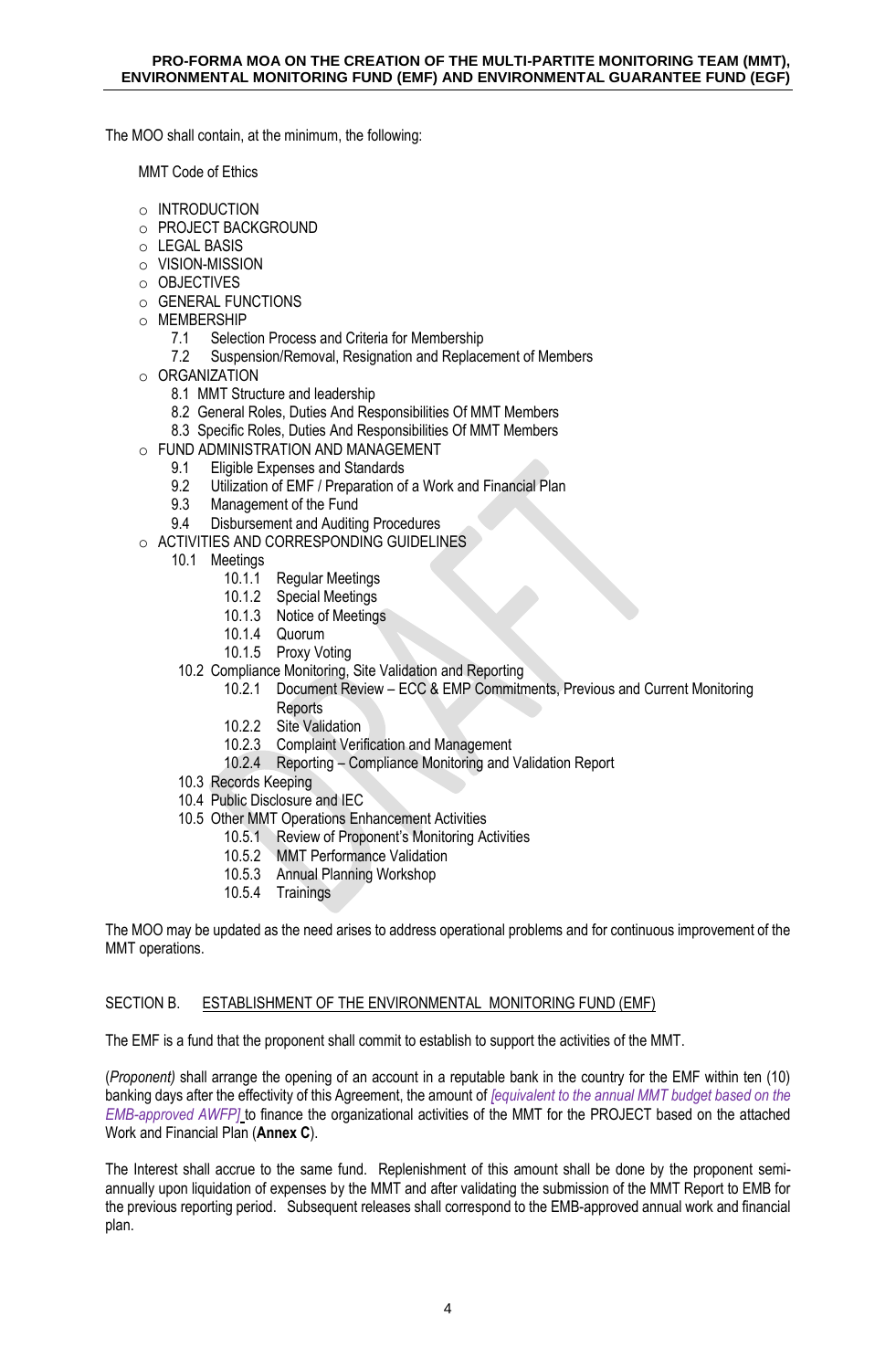### SECTION C. EMF ADMINISTRATION AND MANAGEMENT

The EMF shall be exclusively utilized to cover all costs attendant to the operation of the MMT and disbursed in accordance with the guidelines stipulated in the approved MOO. The EMF shall be managed and administered by Fund the designated Fund Administrator in accordance with the MMT MOO and the EMB-approved annual work and financial plan.

*(Note: The Fund Administrator should have an acceptable and operational financial accounting system and shall be designated by the MMT or proponent, in consultation with the MMT.*)

A separate bank account of the EMF shall be established. The signatories shall be the designated MMT Chairman and the Proponent.

The MMT Chair and Treasurer shall undertake the accounting of all expenses by the MMT.

An external auditor shall be commissioned by the either by the MMT, Proponent or EMB to conduct annual audit on the expenditures/disbursements of EMF in accordance with applicable rules and regulations to be submitted to EMB and the Proponent not later than February of the following year.

#### SECTION D. DOCUMENTATION, REPORTING AND RECORDS KEEPING

All MMT activities shall be documented and a report following the EMB-prescribed Compliance Monitoring and Validation Form shall be submitted semi-annually to EMB CO and the EMB RO. The MMT shall document relevant data, technical references and compile monitoring reports and store them at designated repository identified by the MMT.

*(Note: The MMT shall decide on the records repository which should be specified in the MOO under the custody of the custodian, preferably a member of the MMT, who should also be specified in the MOO.)*

# **TITLE IV. ENVIRONMENTAL GUARANTEE FUND (EGF)**

### SECTION A. OBJECTIVE

The EGF shall be established and used exclusively for the following purposes:

- 1. The immediate rehabilitation of areas affected by damages to the environment and the resulting deterioration of environmental quality as a direct consequence of project construction, operation and abandonment;
- 2. The just compensation of parties and communities affected by the negative impacts of the PROJECT;
- 3. The conduct of scientific or research studies related to the PROJECT that will aid in the prevention or rehabilitation of accidents and/or environmental damages; and
- 4. For contingency clean-up activities, environmental enhancement measures, damage prevention programs and social equity measures (e.g. livelihood, social development programs) including the necessary IEC and capability building activities related to the PROJECT.

### SECTION B. ESTABLISHMENT OF EGF

There shall be two (2) components of the EGF as follows:

1.1 EGF Trust Fund

The (Proponent) shall open an account for the Trust Fund in the amount of [state proposed amount: e.g. FIVE MILLION PESOS (PhP 5,000,000.00)] in the form of (*please state the specific economic guarantee instrument: bank guarantee/insurance policy/letter of credit*), the earnings/interests of which shall accrue to the same Fund. The Trust Fund will be used to compensate aggrieved parties for any damages to life or property, undertake community-based environmental programs, to conduct environmental research aimed at strengthening measures to prevent environmental damage and to finance restoration and rehabilitation of environmental quality of the project-affected area.

The Trust Fund shall also be renewed upon every expiration. The proponent shall immediately inform EMB Central and RO should it fail to renew the Trust Fund (e.g. insurance policy) on its stated expiration date or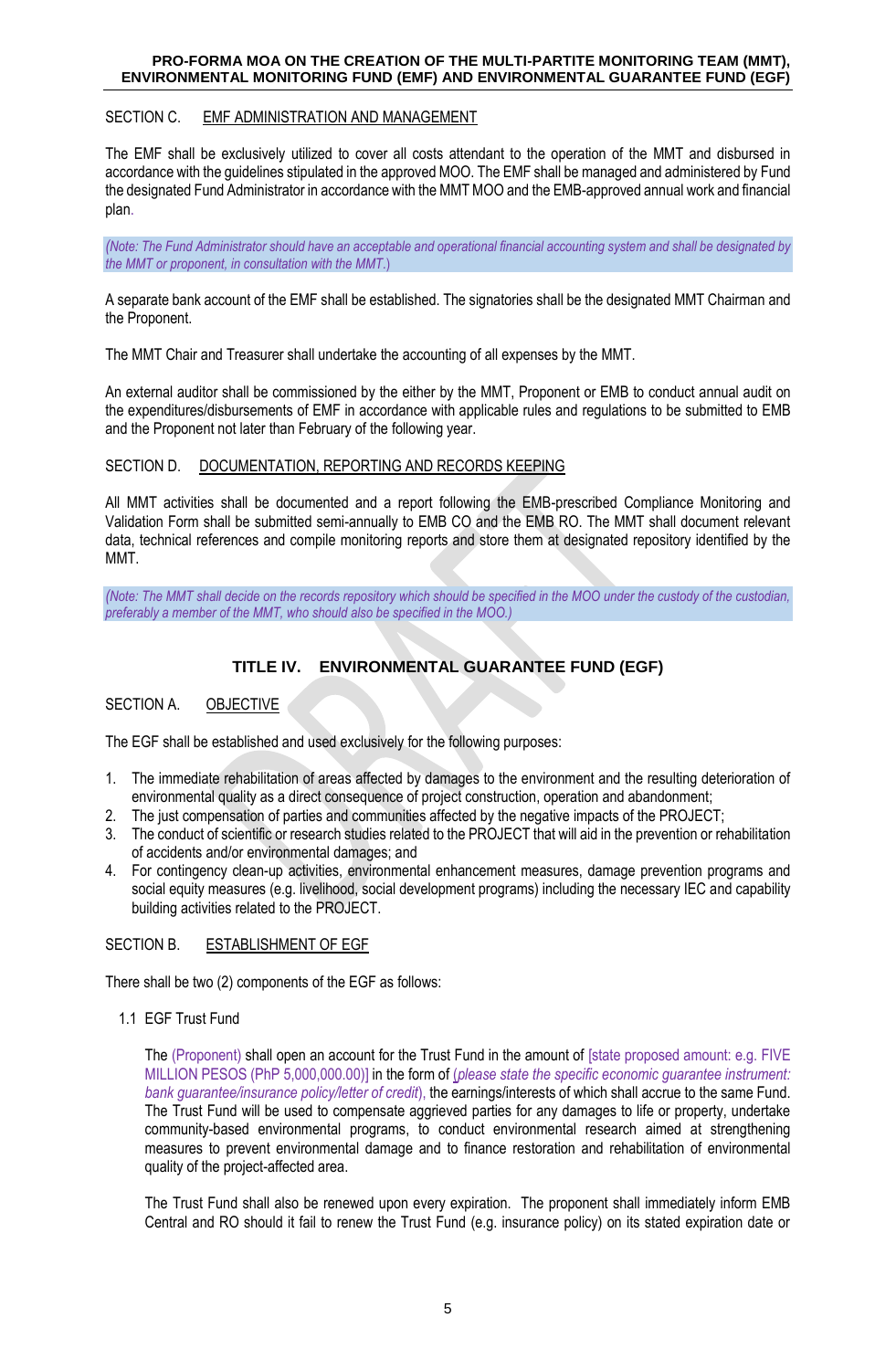should the Trust Fund be cancelled or voided by the Insurer because of non-payment of the required premiums or any other cause allowed by the Insurance Code or pertinent issuances of the Insurance Commission.

1.2 EGF Cash Fund

The *(state Proponent)* shall open an account for the EGF Cash Fund at a reputable bank in the area in the amount of *[state the proposed amount: e.g. THREE MILLION FIVE HUNDRED THOUSAND PESOS (PhP3,000,000.00)]* which shall be earmarked for immediate rehabilitation and compensation of affected communities in case of damage or accidents. It shall also be used to cover the operational costs of the EGF Committee. This Cash Fund shall be placed in an interest-bearing account and such interest shall accrue to the same Cash Fund. The Fund shall be replenished to its original amount annually or whenever the amount goes below 50% of the amount.

Provided, further that in the event of insufficiency of both the EGF Trust Fund and the EGF Cash Fund to answer for expenses, the Proponent shall shoulder the amount of any such insufficiency.

#### SECTION C. EGF ADMINISTRATION AND MANAGMENT

An EGF Committee shall be established for EGF Management and Administration. It shall be composed of the following:

- EMB Director-Central Office (or EMB Regional Director as designated by the EMB-CO Director) **Chairperson**
- Project Proponent
- LGU representative (PG ENRO/ City or ENRO/ MENRO or RHU Chief) [choose only one (1)]

The Committee shall have the following functions:

- Manage, control and operate the EGF in accordance with approved procedures established regarding the mechanisms for fund disbursement, processing, validation, accounting and documentation;
- $\circ$  Resolve issues involving rehabilitation and compensation for damages that may be brought before it;
- o Decide on issues or complaints/questions involving the implementation of the rehabilitation program between the proponent and the aggrieved party;
- o Designate entities or individuals in the event that an independent body must resolve the issues and cases;
- o Hire credible experts, when necessary, to conduct independent studies and research on the environmental and socio-cultural impacts of the PROJECT in order to assist the EGF Committee in making judicious decisions about environmental issues related to the PROJECT; and
- o Undertake damage preventive and social equity measures.

Existing EMB guidelines on fund disbursement, processing, validation, accounting and documentation shall be implemented.

## **TITLE V. AMENDMENTS**

Amendment - This Agreement may not be renewed, extended, amended or otherwise modified except by agreement in writing signed by both parties.

### **TITLE VI. EFFECTIVITY AND DURATION**

Effectivity and Duration - This Agreement shall take effect immediately and shall be maintained by the Parties hereto (or their respective successors or assigns) until the transfer of ownership of the Project by the *(state Proponent)* or the abandonment or termination of the PROJECT for whatever reason. Upon such transfer, abandonment or termination of the PROJECT, all funds set up by the Proponent under this Agreement shall automatically revert to the *(state Proponent)*, except to the extent necessary to satisfy any outstanding obligations of the *(state Proponent)* under this Agreement including the financing of the rehabilitation, restoration, decommissioning or other such activities as may be required for the abandonment phase relative to the PROJECT.

**IN WITNESS WHEREOF**, the parties hereto have signed and executed this Agreement as of the date and place first above written.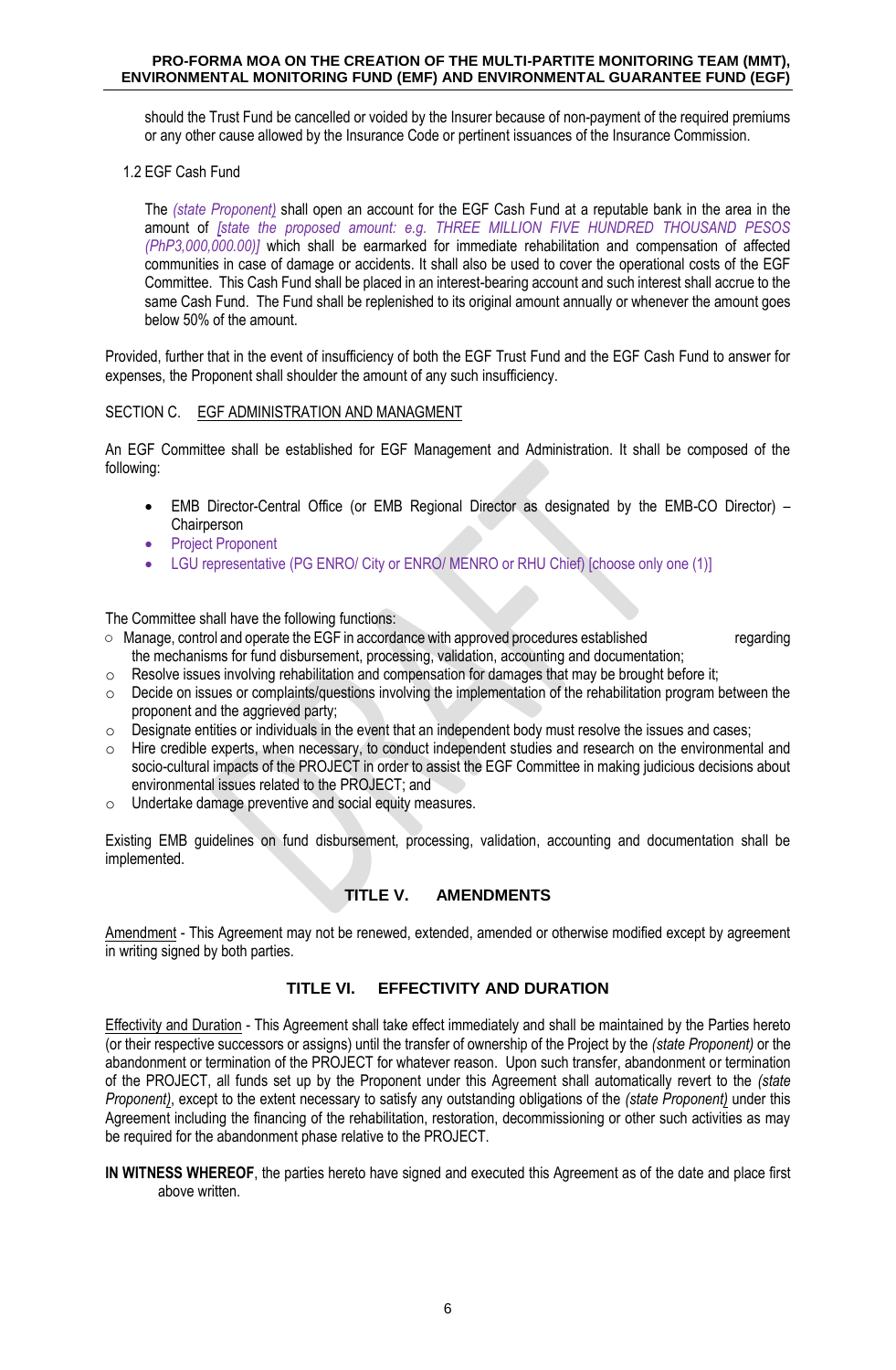|                                            | ENVIRONMENTAL MONITORING FUND (EMF) AND ENVIRONMENTAL GUARANTEE FUND (EGF  |
|--------------------------------------------|----------------------------------------------------------------------------|
| (OFFICIAL NAME OF THE PROPONENT)<br>By:    | <b>ENVIRONMENTAL</b><br><b>MANAGEMENT</b><br><b>BUREAU</b><br>(EMB)<br>By: |
| President/Chairman/CEO                     | Director                                                                   |
| <b>WITH OUR CONFORMITY</b>                 |                                                                            |
| <b>LOCAL GOVERNMENT UNIT</b>               |                                                                            |
| Provincial Government/ City/Municipal ENRO |                                                                            |
| Provincial/City/Municipal Health Unit      |                                                                            |
| <b>Barangay Captain/s</b>                  |                                                                            |
| <b>OTHER SECTORS</b>                       |                                                                            |
| <b>Community Leader/s</b>                  |                                                                            |
| <b>LGU-accredited local NGO</b>            |                                                                            |
| <b>DENR</b>                                |                                                                            |
| <b>PENRO</b>                               | <b>CENRO</b>                                                               |
| RELEVANT GOVERNMENT AGENCY/IES             |                                                                            |
| Agency                                     |                                                                            |
|                                            |                                                                            |
| <b>WITNESSES</b>                           |                                                                            |
| <b>EMB REGIONAL DIRECTOR</b>               | PROPONENT'S POLLUTION CONTROL OFFICER                                      |